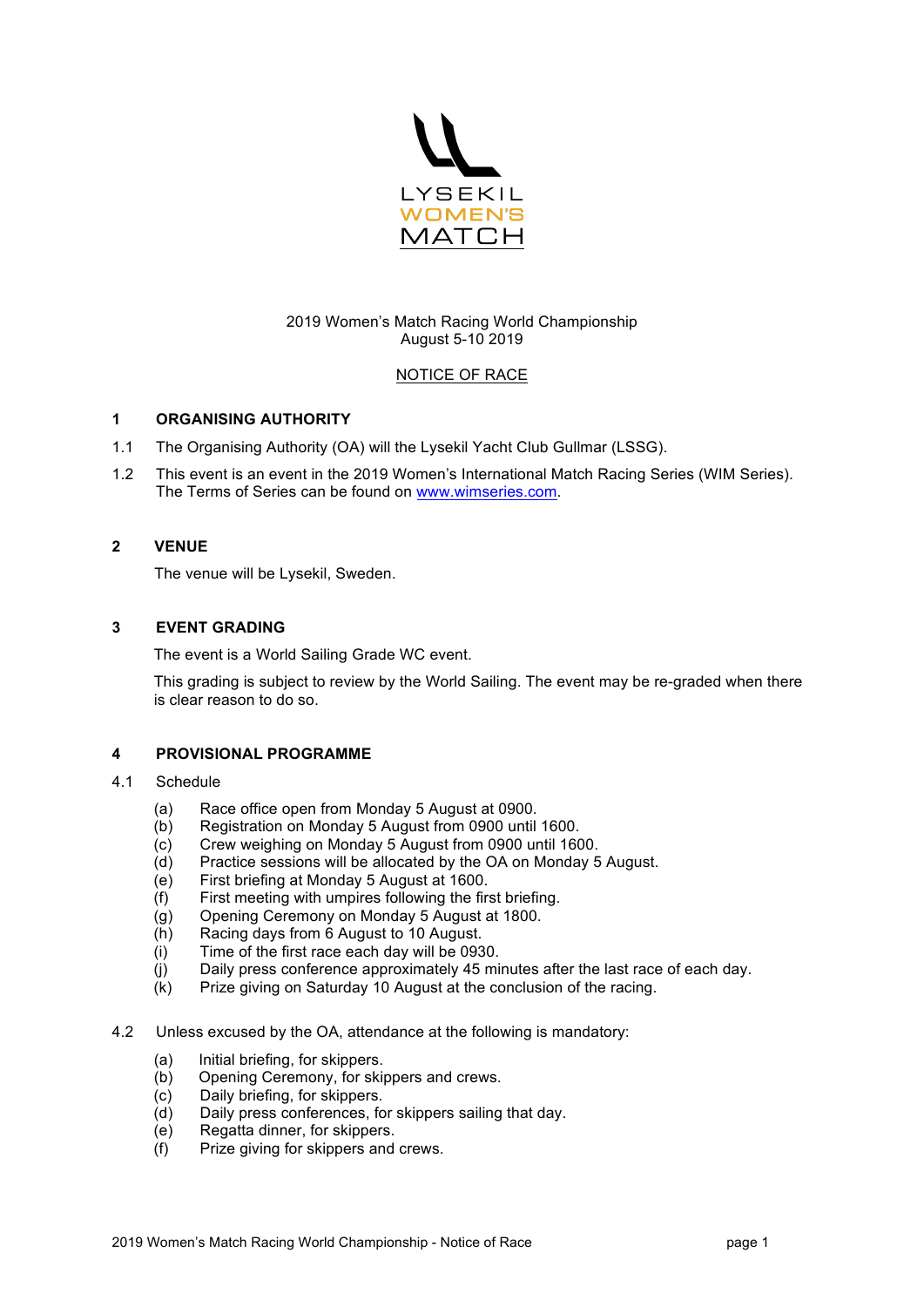# **5 SKIPPERS ELIGIBILITY**

- 5.1 Twelve (12) skippers will be invited. Only skippers invited by the OA will be eligible to enter this event. Invitations will be issued as follows:
	- (a) The defending World Champion; and
	- (b) Nine (9) skippers will be invited using the World Sailing Women's Match Racing Ranking list on 10 April 2019 with a maximum of two (2) skippers from the same MNA being invited using this criteria; and
	- (c) One (1) host MNA wild card skipper from the "GKSS Qualifier for the Women's World Match Racing World Championship 2019" 4-5 May 2019 in Långedrag, Göteborg, Sweden as agreed by the OA and World Sailing; and
	- (d) One (1) international wild card (from an MNA other than the host) skipper from the "GKSS Qualifier for the Women's World Match Racing World Championship 2019" 4-5 May 2019 in Långedrag, Göteborg, Sweden as agreed by the OA and World Sailing.
- 5.2 After 31 May 2019, the OA (in consultation with WS) may issue wild card invitations for remaining places at its discretion.
- 5.3 The registered skipper shall helm the boat at all times while racing, except in an emergency.
- 5.4 To remain eligible a skipper shall confirm acceptance of the invitation in writing or e-mail to be received by the date specified on the letter of invitation.
- 5.5 All competitors shall meet the eligibility requirements of World Sailing regulation 19.2.
- 5.6 All competitors shall obtain a World Sailing Sailor ID by registering online at www.sailing.org/isafsailor. Skippers shall inform the OA of their World Sailing Sailor ID at registration.
- 5.7 All competitors shall be current members of the Women's International Match Racing Association (WIMRA).
- 5.8 All competitors shall be current members of their Member National Authority (MNA).

#### **6 ENTRIES**

#### 6.1 **Entering**

The team shall be entered on completion of registration, crew weighing and the payment of all fees and deposits. All payments shall be made as specified in the Letter of Invitation.

#### 6.2 **Entry Fee**

A non-refundable entry fee of SEK 8000 shall be paid as specified in the Letter of Invitation.

## 6.3 **Withdrawal**

When a skipper accepts an invitation and later withdraws within two months of the event or leaves the event before the end without written approval from the OA, a zero score may be applied to their Ranking points for that event by World Sailing. (World Sailing Regulation 27.2)

#### 6**.**4 **Damage deposit**

- (a) An initial damage deposit of SEK 15000 shall be paid at registration, unless extended by the OA. This deposit is the maximum payable by the skipper as a result of any one incident.
- (b) If a deduction from the damage deposit is decided by the OA, it may require that the deposit be restored to its original amount before the skipper will be permitted to continue in the event.
- (c) Any remaining deposit after the event will be refunded within 10 days after the event.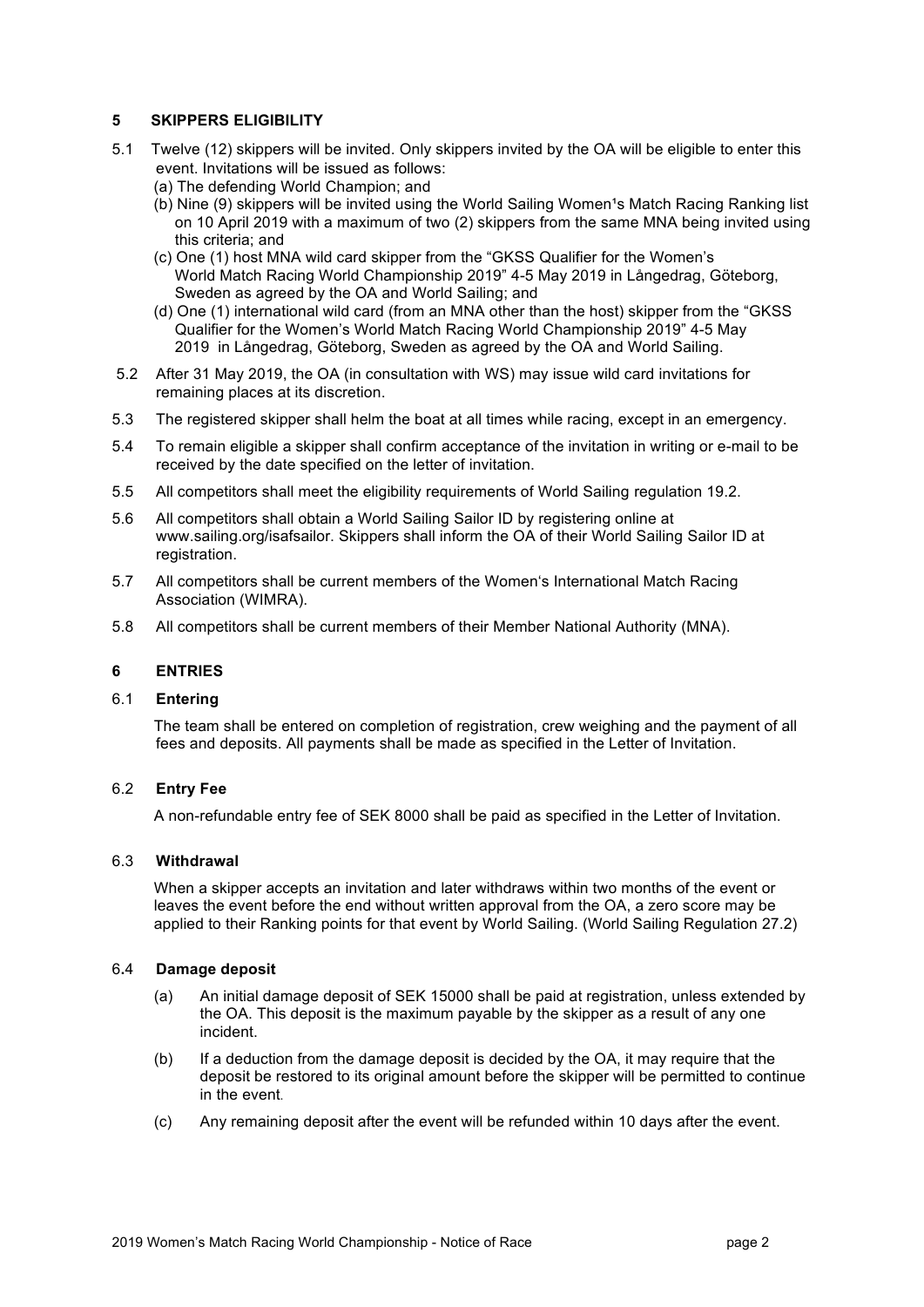# **7 RULES**

- 7.1 (a) The event will be governed by the rules as defined in the Racing Rules of Sailing 2017- 2020 (RRS), including Appendix C.
	- (b) The rules for the handling of boats will apply, and will also apply to any practice sailing and sponsor races. Class rules will not apply.
	- (c) Any prescriptions of the national authority that will apply will be posted on the official notice board.

## 7.2 **Major Alterations to the RRS**

- (a) Add to RRS 41: (e) help to recover from the water and return on board a crew member, provided the return on board is at the approximate location of the recovery.
- (b) RRS C8.6 and C6.3 will be changed in the sailing instructions.
- 7.3 An International Jury will be appointed in accordance with RRS Appendix N.
- 7.4 The OA may place an observer on each boat to provide information to the umpires.

## **8 BOATS AND SAILS**

- 8.1 The event will be sailed in Fareast 28R type boats.
- 8.2 Six (6) boats will be provided.
- 8.3 The following sails will be provided for each boat: Mainsail, Jib, Gennaker.
- 8.4 Boats will be allocated by draw, either daily or for each round as decided by the OA.

## **9 CREW (INCLUDING SKIPPER)**

- 9.1 The total number of crew (including the skipper) shall be four (4), five (5), or six (6), excluding persons placed on board by the RC. All registered crew shall sail all races.
- 9.2 The total weight of the crew, including the skipper, dressed in at least shorts and shirts, shall not exceed 340 kg, determined at the time of registration or such time as required by the RC.
- 9.3 Crew weight may be checked during the regatta. At any re-weighing the total weight limit is increased by 10 kg. Any crew weighing in excess of this increased limit shall not be penalised, but they shall reduce their weight to the increased weight limit before racing again.
- 9.4 When a registered skipper is unable to continue in the event the WS Technical Delegate (TD) may authorise an original crew member to substitute.
- 9.5 When a registered crew member is unable to continue in the event the TD may authorise a substitute, a temporary substitute or other adjustment.

# **10 EVENT FORMAT**

- 10.1 Skippers will be seeded into a round robin based on World Sailing ranking list 30 days prior to the event.
- 10.2 The event will consist of the following stages:
	- Stage 1 Single Round Robin
	- Stage 2 Repechage Round Robin
	- Stage 3 Quarter-Finals
	- Stage 4 Semi-Finals
	- Stage 5 Petit-Finals
	- Stage 6 Finals
- 10.3 Stage 1 may be conducted in groups or as a double round robin depending on the final number of entries.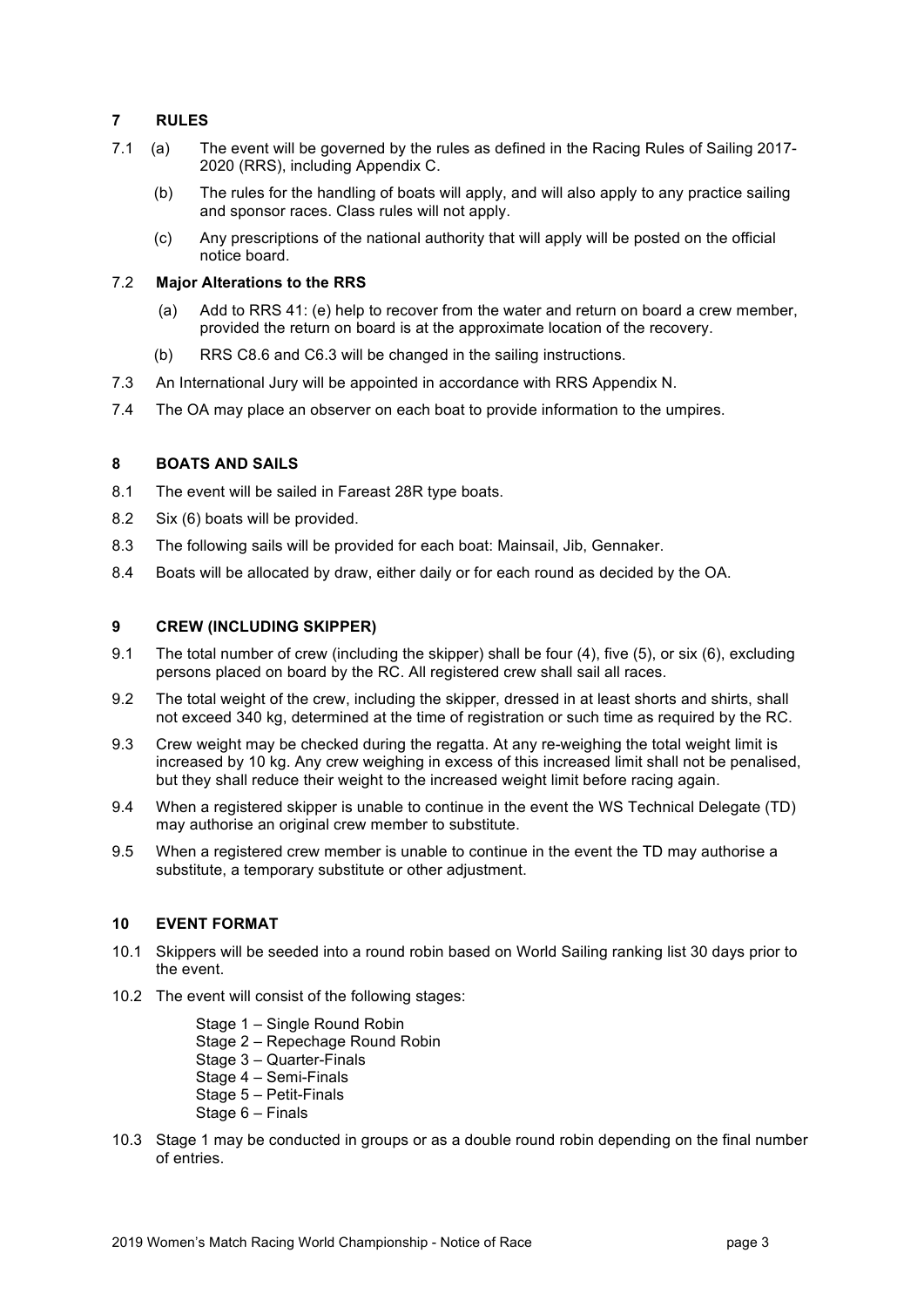10.4 The TD may change the format, terminate any stage or the event when, in its opinion, it is impractical to attempt to hold the remainder of matches under the existing conditions or in the remaining time scheduled. Early stages may be terminated in favour of later stages.

# **11 COURSE**

- 11.1 The course will be windward/leeward with starboard roundings, finishing downwind.
- 11.2 The intended course area will be Kyrkviksbukten off Lysekil.

## **12 ADVERTISING**

- 12.1 As boats and equipment will be supplied by the Organising Authority, World Sailing regulation 20.4 applies. Each boat will be required to display advertising as supplied by the OA.
- 12.2 Boats shall not be permitted the right to protest for breaches of any rules regarding advertising (amends RRS 60.1).

## **13 PRIZES**

- 13.1 The first placed skipper after Stage 1 will be presented with the World Sailing "Nucci Novi Ceppellini Memorial Trophy".
- 13.2 The first placed skipper in the final results will be declared as the 2018 Women's Match Racing World Champion and will be presented with the Women's Match Racing World Championship Trophy.
- 13.3 World Sailing Gold, Silver and Bronze medals will be presented to the top 3 teams.
- 13.4 Additionally, the first place team in the final results will be presented the Lysekil Women's Match Trophy.
- 13.5 The total amount of prize money will be SEK 300 000. This amount will be deducted from, according to Swedish tax law. Should World Sailing decide to deduct a 10% fee for prize money, this will be withdrawn from the total prize sum.

| Rank    | Prize sum SEK |
|---------|---------------|
| First   | 100 000       |
| Second  | 47 000        |
| Third   | 39 000        |
| Fourth  | 31 000        |
| Fifth   | 27 000        |
| Sixth   | 24 000        |
| Seventh | 19 000        |
| Eighth  | 13 000        |

- 13.6 These prizes have been approved by the national authority.
- 13.7 World Sailing has been notified of these prizes.
- 13.8 The OA may reduce a prize in the case of misconduct or refusal to comply with any reasonable request, including attendance at official functions.

#### **14 MEDIA, IMAGES and SOUND**

- 14.1 If required by the OA:
	- (a) Television personnel and equipment (or dummies) supplied by the OA shall be carried on board while racing.
	- (b) Competitors shall wear microphones supplied by the OA during racing and be available for interviews when advised by the OA or RC.
	- (c) Registered skippers shall wear communications equipment supplied by the OA that will allow commentators to communicate with them whilst racing.